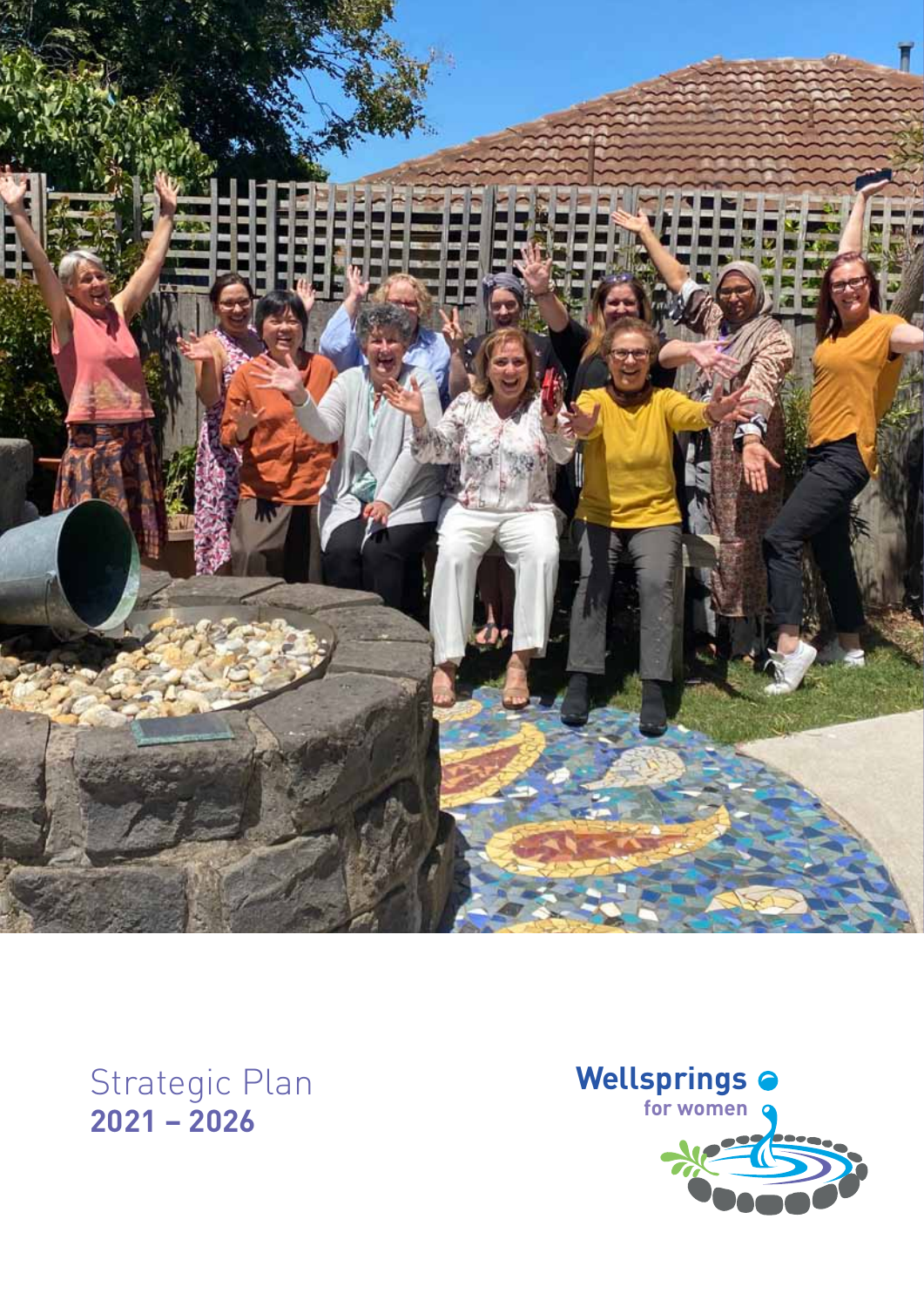# Wellsprings and Kildare Ministries

Wellsprings is one of thirteen Kildare Ministries, which include ten schools and three community works.

In the context of the Gospels, and in the traditions of the Brigidine and Presentation congregations, community works and schools have been established to be of service to others to improve lives. Kildare Ministries is an expression of these in a contemporary world.

Wellsprings strives to apply these traditions in the most appropriate way in the next five years.



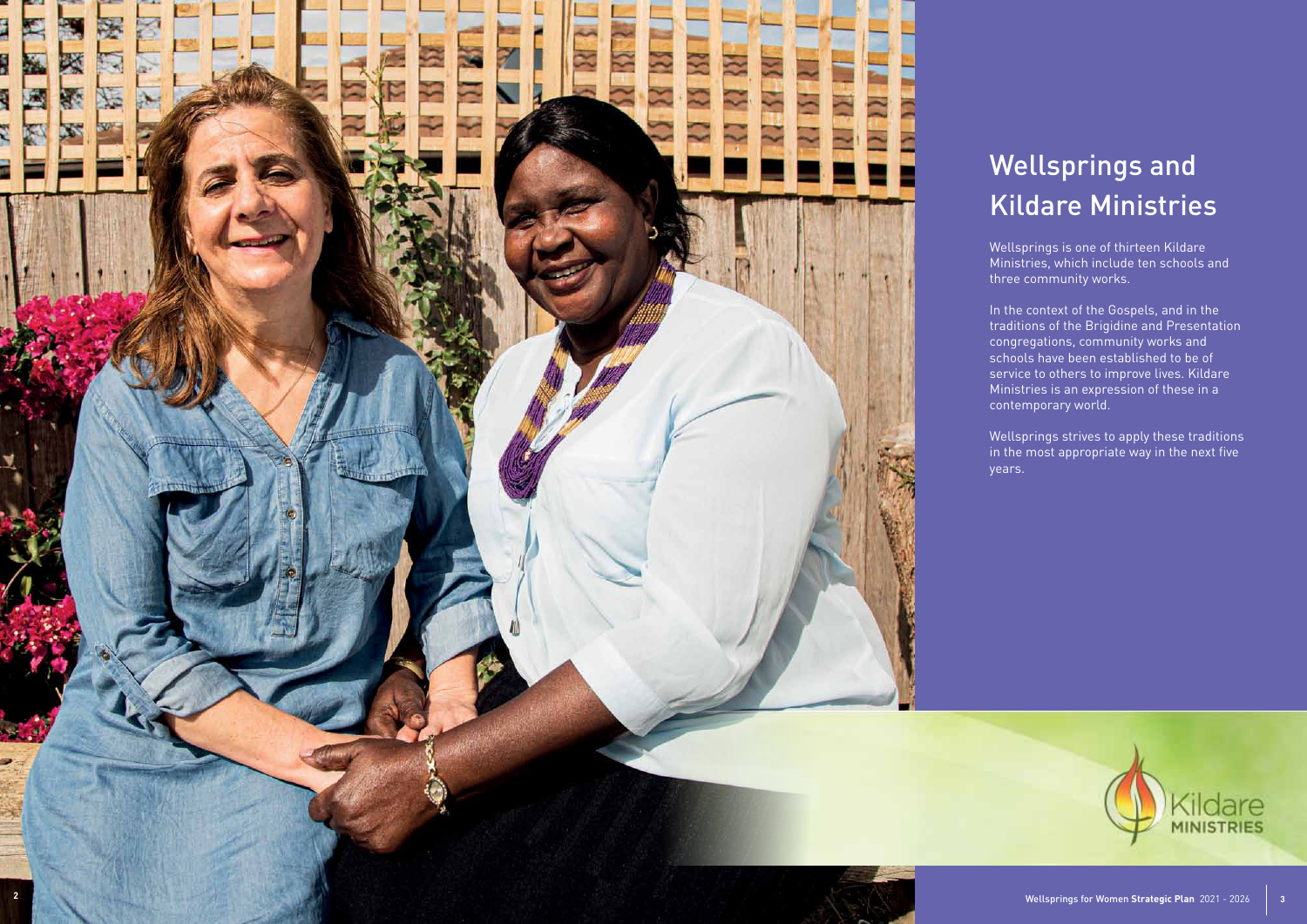## How Wellsprings has worked with and for women for almost 30 years

In Dandenong and surrounding areas in 1993 there were many women who were becoming increasingly isolated.

This isolation concerned the Presentation Sisters – who have a strong tradition of social justice and reaching out to those in need based on the teachings of their founder Nano Nagle.

Research was done into the causes of the isolation – some of the causes were identified as marriage breakdown, domestic violence, mental illness, unemployment and underemployment which led to dependence on social security.

In addition, the migration patterns into Australia were making places like Dandenong increasingly multicultural. Today Dandenong is one of the most multicultural places in Australia.

Wellsprings was set up in 1994 by Sr Ann Halpin and the Presentation Sisters to meet the needs of isolated women. Wellsprings provided a safe and welcoming place – in the beginning it was only open for half a day.

Right from the outset in 1994 Wellsprings has been responsive and agile to meet the needs of women and has based its actions on research and consultations.

For women who were new to Australia, did not speak English or just lonely – the house at 79 Langhorne St became a place where they were always welcomed, felt safe and could learn English, computer skills and develop employability skills.

Wellsprings has become stronger over the past 27 years by becoming an incorporated association and registered Neighbourhood House and Learn Local and by working more closely with Kildare Ministries. This has meant it can carry out more research and provide more services and programs to women.

Today Wellsprings has over 350 participants per week and 80 volunteers. The hallmark of Wellsprings has been and will be its agility and ability to predict, respond to and meet the changing needs of women by continuing to offer flexible, welcoming, transformative services and programs.



- 1. A welcoming, women-only place
- 2. One of 13 Kildare Ministries
- 3. A values-based community organisation
- 4. Reflective of culturally diverse communities
- 5. Part of a network of neighbourhood houses
- 6. Based on social change and social justice

# Wellsprings is unique because it is: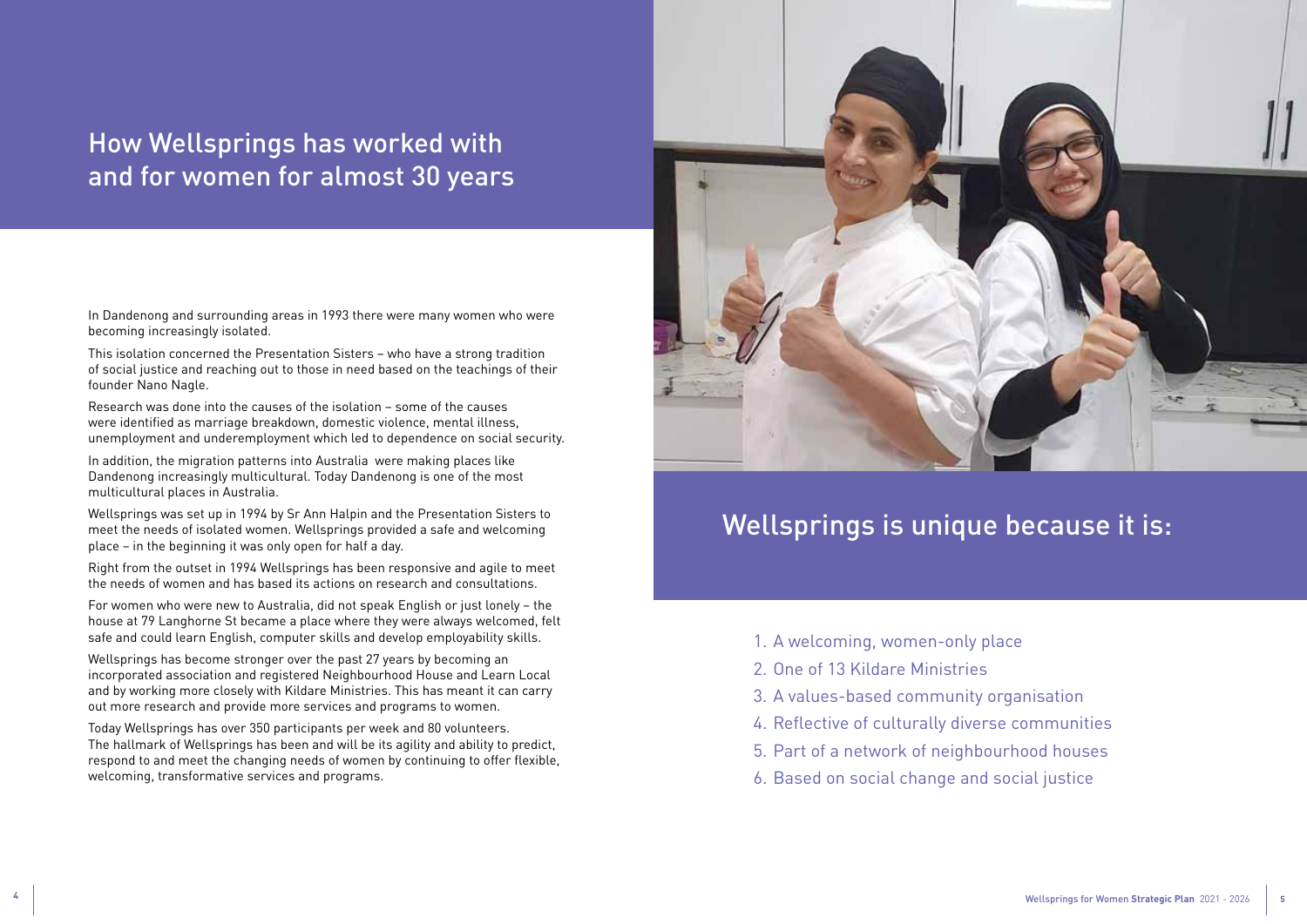# Wellsprings for Women – Timeline 1994 - 2021

 $\geq$ 

### **2019**

### **2019**

25th Anniversary held in Parliament House

Capacity building for responding to family violence disclosures

Opening of Rose Room and addition of accessible toilet

First Iftar Dinner

**Learn Local Awards:** Winner -

Pre-Accredited Pathway Program Award for Creative Enterprising Women

Cultural Cuisines Enterprise launched Pandemic -

 Winner - Ro Allen Award recognising Pre-Accredited Learner Excellence - Chithrika Senanayake

| 1994 - 1998                                                                                                                                                                                          | $2000 - 2001$                                                                                                                                                             | 2005 - 2007                                                                                                                                                                           | 2009                                                                                                                                              | 2010                                                                                                                                                                           | 2013 - 2014                                                                                                                                                                                                                                                                     | 2015                                                                                                                                                                                                                                                                                                                                                                                                        | 2016                                                                                                                                                                                                                             | 2017 - 2018                                                                                                                                                                                                                               |  |
|------------------------------------------------------------------------------------------------------------------------------------------------------------------------------------------------------|---------------------------------------------------------------------------------------------------------------------------------------------------------------------------|---------------------------------------------------------------------------------------------------------------------------------------------------------------------------------------|---------------------------------------------------------------------------------------------------------------------------------------------------|--------------------------------------------------------------------------------------------------------------------------------------------------------------------------------|---------------------------------------------------------------------------------------------------------------------------------------------------------------------------------------------------------------------------------------------------------------------------------|-------------------------------------------------------------------------------------------------------------------------------------------------------------------------------------------------------------------------------------------------------------------------------------------------------------------------------------------------------------------------------------------------------------|----------------------------------------------------------------------------------------------------------------------------------------------------------------------------------------------------------------------------------|-------------------------------------------------------------------------------------------------------------------------------------------------------------------------------------------------------------------------------------------|--|
| 1994<br>Ann Halpin opens<br>Wellsprings for<br>Women with the<br>support of the<br>Presentation<br><b>Sisters</b><br>1995<br><b>Home Visitation</b><br>Program starts<br>Open half a day<br>per week | 2000<br>Approved for<br>registration as<br>a Learn Local<br><b>DGR Status</b><br>approved<br>2001<br>Becomes an<br>incorporated<br>association<br>Open 2 days<br>per week | 2005<br><b>Receives</b><br>Neighbourhood<br>Houses (NH)<br>Coordination<br>Funding<br>Open 4 days<br>per week<br>2007<br><b>Receives</b><br>funding for<br>social support<br>programs | 2009<br>Ann Halpin<br>awarded City<br>of Greater<br>Dandenong<br>Citizen of<br>the Year<br>Ann Halpin<br>passes away<br>Appointment<br>of Manager | 2010<br>Ann Halpin<br>posthumously<br>awarded Holt<br>Australia Day<br>Award<br>Ann Halpin<br>posthumously<br>inducted onto<br>the Victorian<br><b>Honour Roll</b><br>of Women | 2013<br><b>City of Greater</b><br>Dandenong<br>names Halpin<br>Way in honour<br>of Ann Halpin<br>2014<br>Wellsprings<br>amalgamated<br>into Kildare<br><b>Ministries</b><br><b>Awards:</b><br>Finalist -<br>Learn Local<br><b>Award Learner</b><br>of the Year<br>Angela Saenzh | 2015<br>Staff member<br>trained as<br>accredited<br>mental health<br>first aid<br>instructor<br><b>Awards:</b><br>Finalist<br>- Victoria<br>Community<br><b>Training</b><br>Provider of the<br><b>Year Award</b><br>Winner - A<br><b>Picture Paints</b><br>a Thousand<br><b>Words NH Vic</b><br>Award for the<br>video "Crafting<br>Pathways"<br>Open 5 days<br>per week<br>200<br>participants<br>per-week | 2016<br>Organisational<br>Review<br>New structure<br><b>New Strategic</b><br>Plan<br>$2016 - 2021$<br><b>Awards:</b><br>Superhero<br><b>Finalists</b><br>Award -<br>Volunteers<br>Marg U'ren,<br>Di Pullin,<br>Mahjabeen<br>Azim | 2017<br>Appointment<br>of CEO<br>New website<br>New logo<br>2018<br>Creative<br>Enterprising<br>Women<br>launched<br>Child minding<br>onsite services<br>Work for the<br>Dole Program<br>Womens<br><b>Health and</b><br>Safety<br>Program |  |
| It is at The Well that<br>women met for centuries<br>and shared stories                                                                                                                              |                                                                                                                                                                           |                                                                                                                                                                                       |                                                                                                                                                   |                                                                                                                                                                                |                                                                                                                                                                                                                                                                                 |                                                                                                                                                                                                                                                                                                                                                                                                             |                                                                                                                                                                                                                                  |                                                                                                                                                                                                                                           |  |

Winner - Local Legends Award

Finalist - Child minding Volunteers Team Awards

Winner - VMC Multicultural Award for Excellence for Cooking the Art of Belonging

### **2020**

**2020**  Global online courses

Think Impact independent report on SROI on Wellsprings for Women's Support Program

Research on impact of migration on gender roles

Online seminars on gender equality and family violence

### **Awards:**

Winner - Innovation in a time of COVID Acknowledgement Award

Winner - People's Choice Award for Creating Local Solutions: **Cultural Cuisines** Program

Winner - Fiona Richardson Gender Equality Award from Neighbourhood Houses Vic for Making a Difference Program

### **2021**

**2021**  2021-2026 Strategic Plan

New kitchen

Renovated office spaces

Established a Women's Support Program Prescribed under the MARAM

**Awards:**

Finalist - Gender Equality Award Neighbourhood Houses Victoria - Girls on the Move

Awarded Mental Health First Aid Gold Skilled **Workplace** Recognition

**Open 5+ days per week 350 Participants**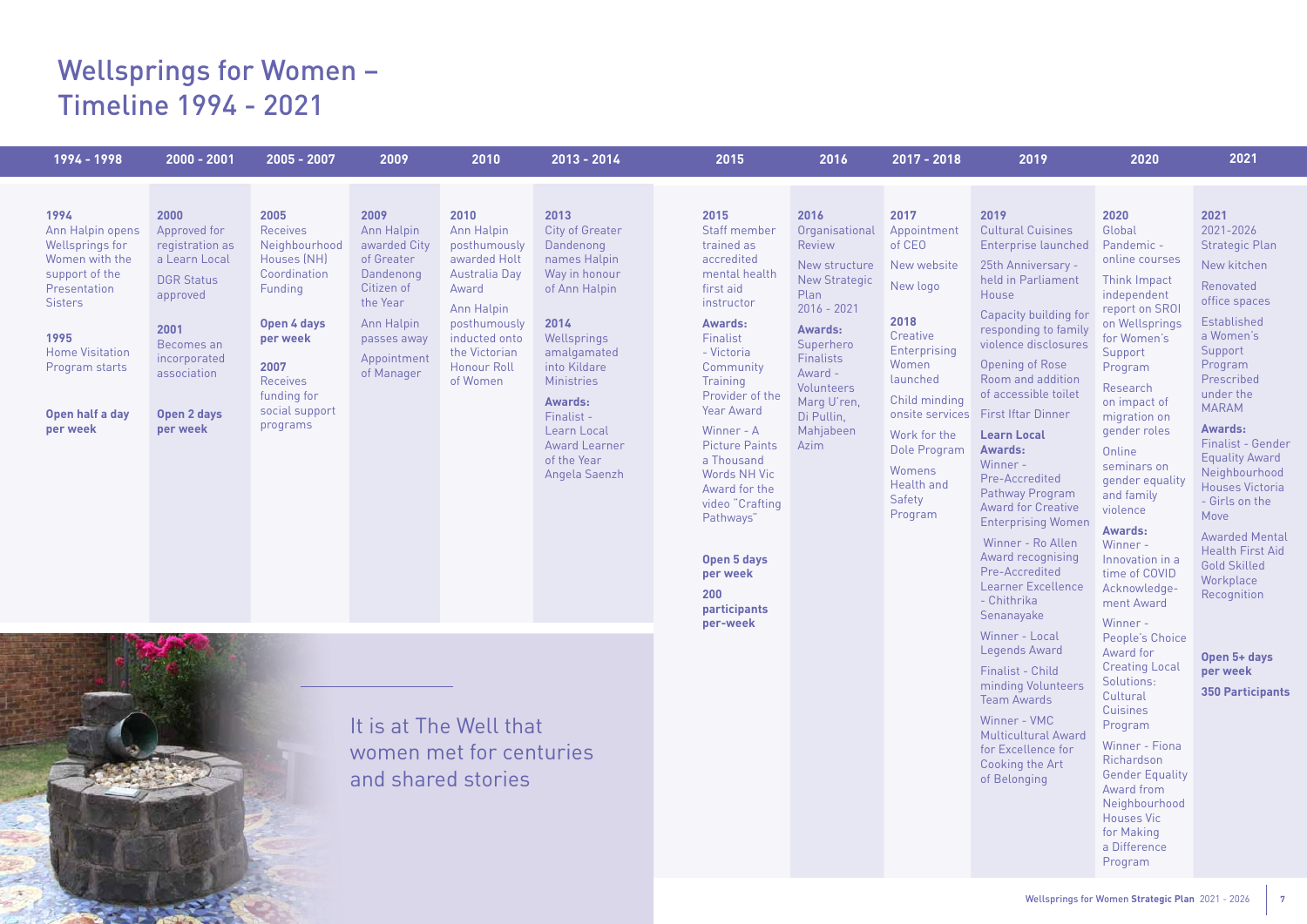



# Wellsprings values are aligned to those of Kildare Ministries

# Our Strategic Goals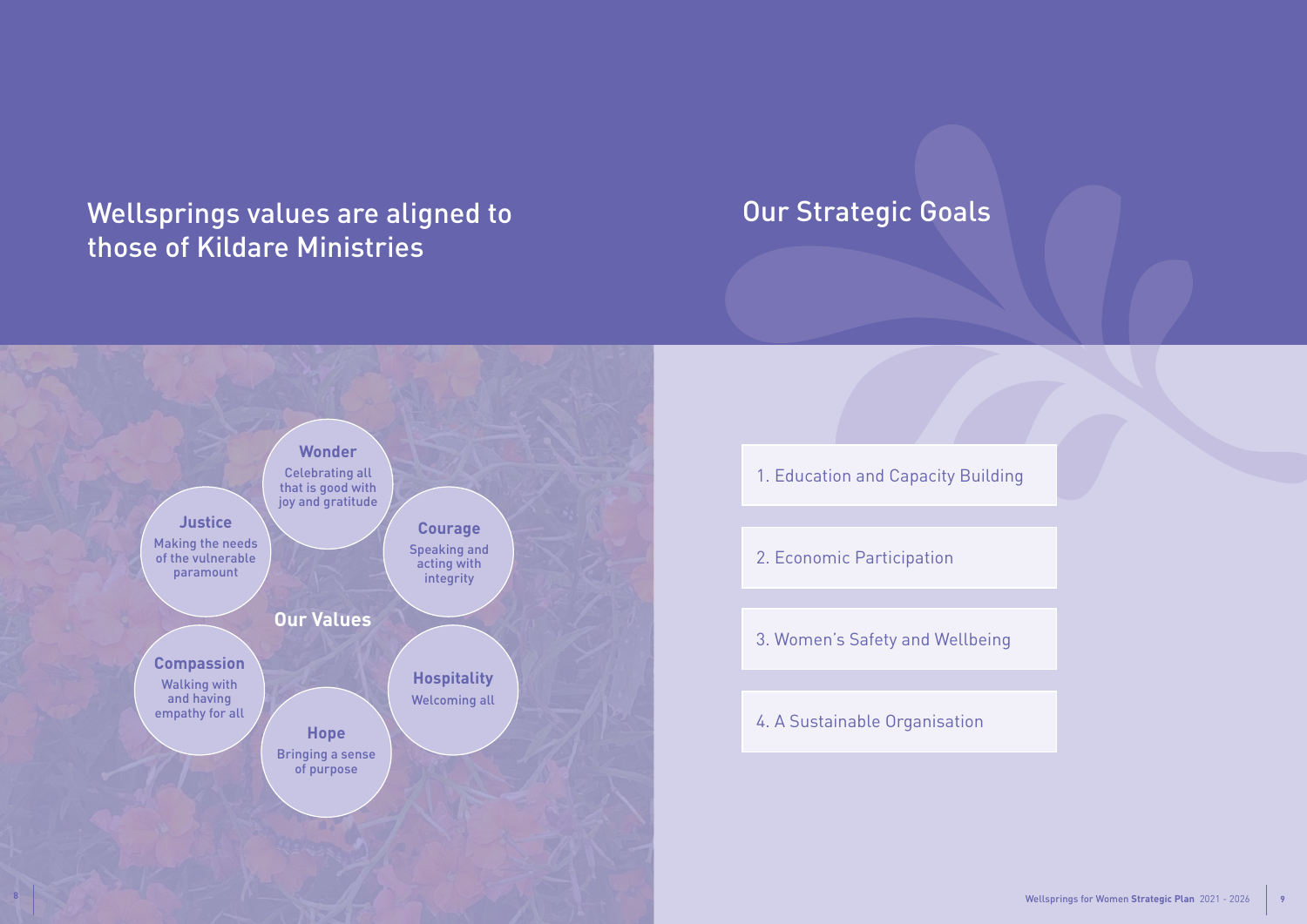- 1. Broaden the range of pathways to further training and employment programs
- 2. Grow our educational portfolio

- **1. Promote the benefits of CALD\* women's participation in the workforce**
- **2. Progress our work on social enterprises**

- **1. Develop services, programs and policies that advance gender equality**
- **2. Strengthen our Women's Support Program and responses to women subjected to family and domestic violence**
- **1. Commit to responsible and supportive governance**
- **2. Apply targeted communication and advocacy**

# **Vision Mission Values Our Plan**

 **All women shaping their own lives**

**Courage, Hospitality, Hope, Compassion, Justice, Wonder** 

**Deliver services and programs, in a safe and welcoming place, that enable women to thrive**

**Using our strong heritage to strengthen our capabilities, create more partnerships and broaden our reach**



# **STRATEGIC PLAN 2021 - 2026**

### **1. Education and capacity building**

### **2. Economic participation**

### **3. Women's safety and wellbeing**

### **4. A sustainable organisation**

**Strategic Goals**

### **1. Outcomes 2. Outcomes 3. Outcomes 4. Outcomes**

- 1. Increased number of women engaged in education programs
- 2. Increased number of women transitioning to employment
- 3. Increased range of educational courses offered and based on identified need
- **1. Cultural Cuisines social enterprise operating successfully**
- **2. Well Spring-Cleaning social enterprise is viable and sustainable**
- **3. Evidence-based research promoted by Wellsprings on benefits of CALD women in employment**
- **1. Increased education resources on gender equality developed by Wellsprings**
- **2. Gender equality concepts embedded across Wellsprings education programs**
- **3. Wellsprings is accredited under the Human Services Standards**
- **4. Wellsprings Women's Support Program is well established in assisting CALD\* women impacted by family violence**

- **1. Wellsprings partnerships are valuebased, effective and outcome-driven**
- **2. Wellsprings has a long term financial plan coupled with investment strategies**
- **3. Wellsprings communication and advocacy plans lead to improved profile, greater outreach and equitable outcomes for women**